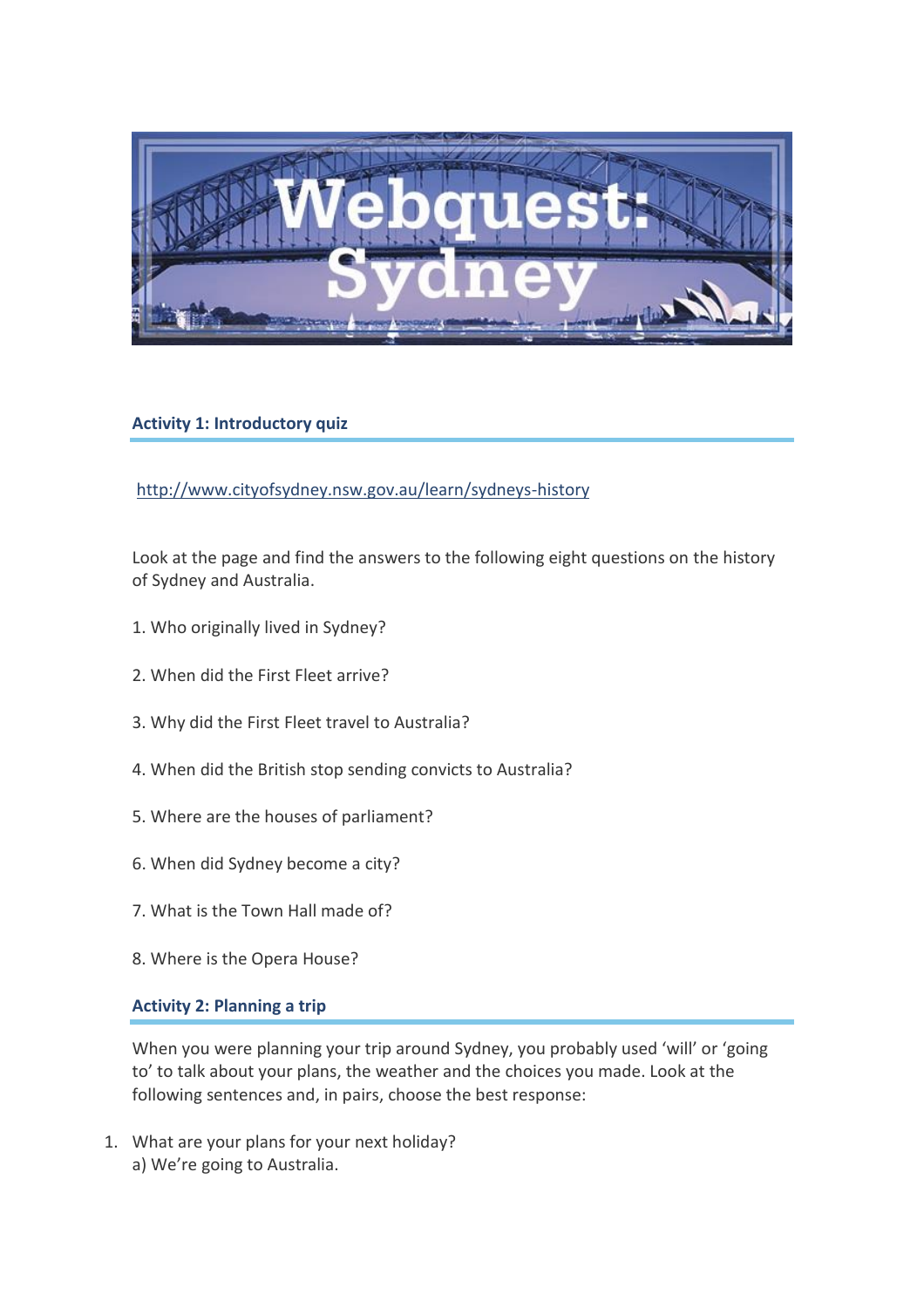b) We will go to Australia.

2. I've forgotten my sunglasses.

a) Don't worry – we're going to buy some in Sydney.

b) Don't worry – we'll buy some in Sydney.

3. Why don't we go to the beach? a) Look at those clouds! It's going to rain.

b) Look at those clouds! It will rain.

4. A: We're going to the Opera House later. B: Didn't you hear? It's closed today.

a) Oh well, we're going to Bondi beach instead.

b) Oh well, we'll go to Bondi beach instead.

5. How are you getting to the Blue Mountains? a) Perhaps we're going to drive there from Sydney.

b) Perhaps we'll drive there from Sydney.

## **Activity 3: Listening – Midnight Oil**

Some very famous bands have come out of Sydney, one of these is Midnight Oil, who are famous not only because they come from Australia but because they are an 'environmental' band. Most of their songs are about globalisation, environment and aboriginal rights. The band split up in 2002, but there are rumours they may reform.

Visit the link below and listen to the introduction of an interview with former lead singer Peter Garret (2 mins 15 seconds).

<https://www.youtube.com/watch?v=3BCXTe4Ysl8>

Now answer the following eight questions:

- 1. What did Peter do in the band?
- 2. What other job did Peter have?
- 3. What did Midnight Oil criticize?
- 4. What did Peter study at university?